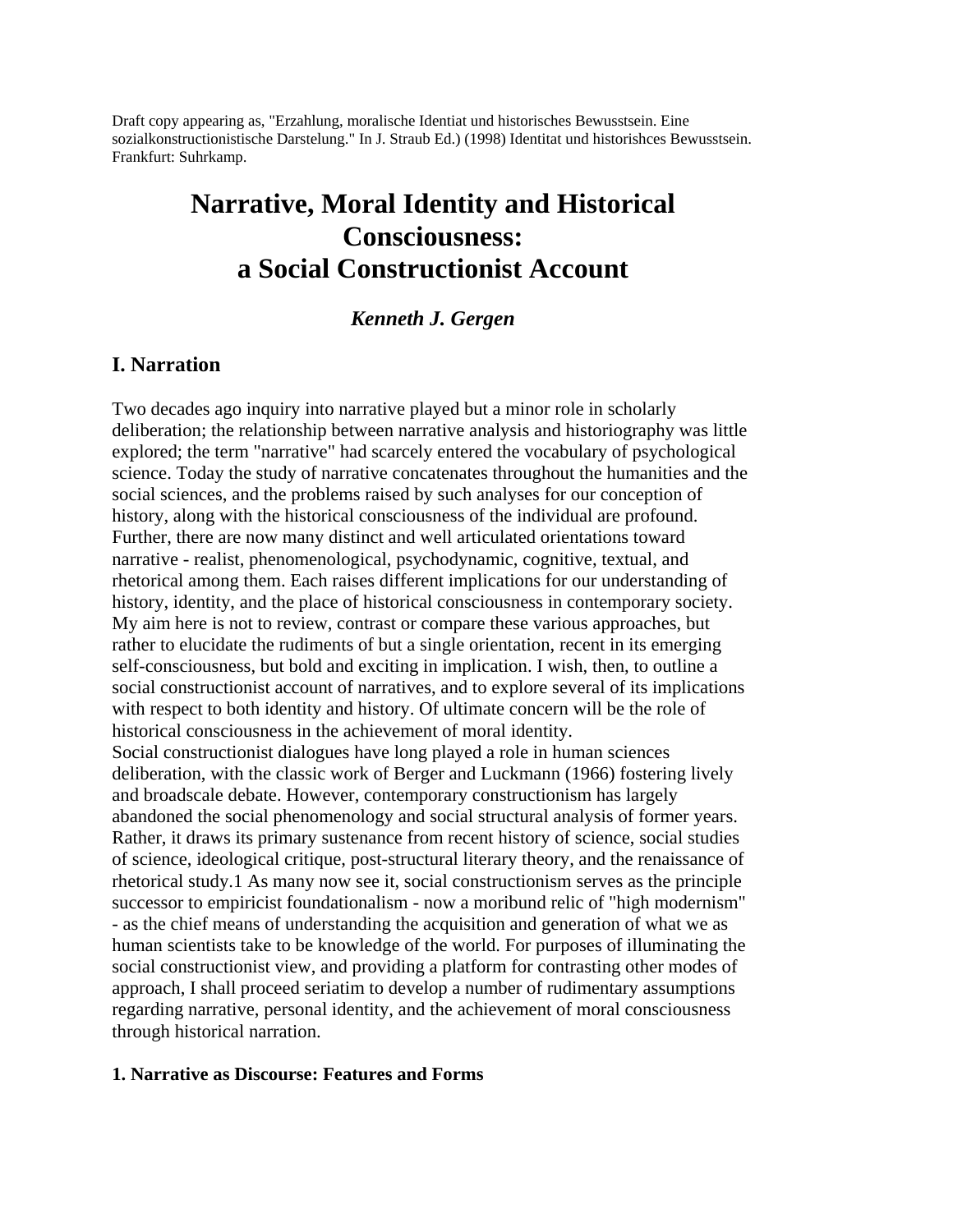At the outset, social constructionism brackets the problem of individual minds - as the locus of origin, comprehension, or storage of narrative. The initial focus, then, is on narrative as a linguistic phenomena - typically spoken or written text (but not to the exclusion of pictorial or other expressive media). For purposes of the present analysis we shall consign narrative to the domain of discourse. In this sense, narrative accounting in the present era gains its character from long-standing traditions of story telling, oral history, accounts of personal memory, and a variety of literary genres (including historical writing, the novel, and scientific accounts of cross-time change). How can we characterize contemporary conventions of narrative accounting; what are the requirements for an intelligible story within the present day culture of the West? There have been many attempts to identity the characteristics of the wellformed narrative. They have occurred within domains of literary theory (Frye, 1957; Scholes and Kellogg, 1966; Martin, 1986) semiotics (Propp, 1968; Rimmon-Kenan, 1983), historiography (Mink, 1970; Gallie, 1964), and certain sectors of social science (Labov, 1981; Sutton-Smith, 1979; Mandler, 1984). From these various analyses we may synthesize a variety of common agreements. In particular, the following criteria appear central in constructing an intelligible narrative in significant segments of contemporary culture:

*Establishing a Valued Endpoint.* An acceptable story must first establish a goal, an event to be explained, a state to be reached or avoided, an outcome of significance or more informally, "a point." To relate how one walked North for two blocks, East for three, and then turned left on Pine St. would constitute an impoverished story; if this description were a prelude to "finding at last an affordable apartment," the account approximates an acceptable story. The selected endpoint is typically saturated with value, that is, understood to be desirable or undesirable. For example, an acceptable endpoint may be the protagonist's well-being ("how I narrowly escaped death"), the discovery of something precious ("how Jones discovered the phenomenon"), personal loss ("how I lost the debate") and so on. Thus, if the story terminated upon finding 404 Pine St., it would lapse into insignificance; it is when the search for a much desired apartment is successful that we participate in the tradition. In a related vein Maclntyre (1981) proposes that, "Narrative requires an evaluative framework in which good or bad character helps to produce unfortunate or happy outcomes."(p. 456) It is also clear that this demand for a valued endpoint introduces a strong cultural component (traditionally called "subjective bias") into the story. Life itself is scarcely composed of separable events, a sub-population of which constitute end-points and are saturated with value. Rather, the end-point and its value are determined by the teller of the tale. Or more generally, it is only within a cultural tradition that "valued events" can be made intelligible.

*Selecting Events Relevant to the Endpoint.* Once a goal is established it serves to dictate the kinds of events that can subsequently figure in the account. The myriad candidates for "event-hood" are greatly reduced by establishing the endpoint. An intelligible story is one in which selected events serve to make the goal more or less probable, accessible, important, or vivid. Thus, if one's story is about the winning of a football match ("how we won the game"), the most relevant events are those that bring the goal closer or make it more distant (e.g., "Tom's first kick bounced off the goal, but on the next attack he deflected the ball into the net with the twist of his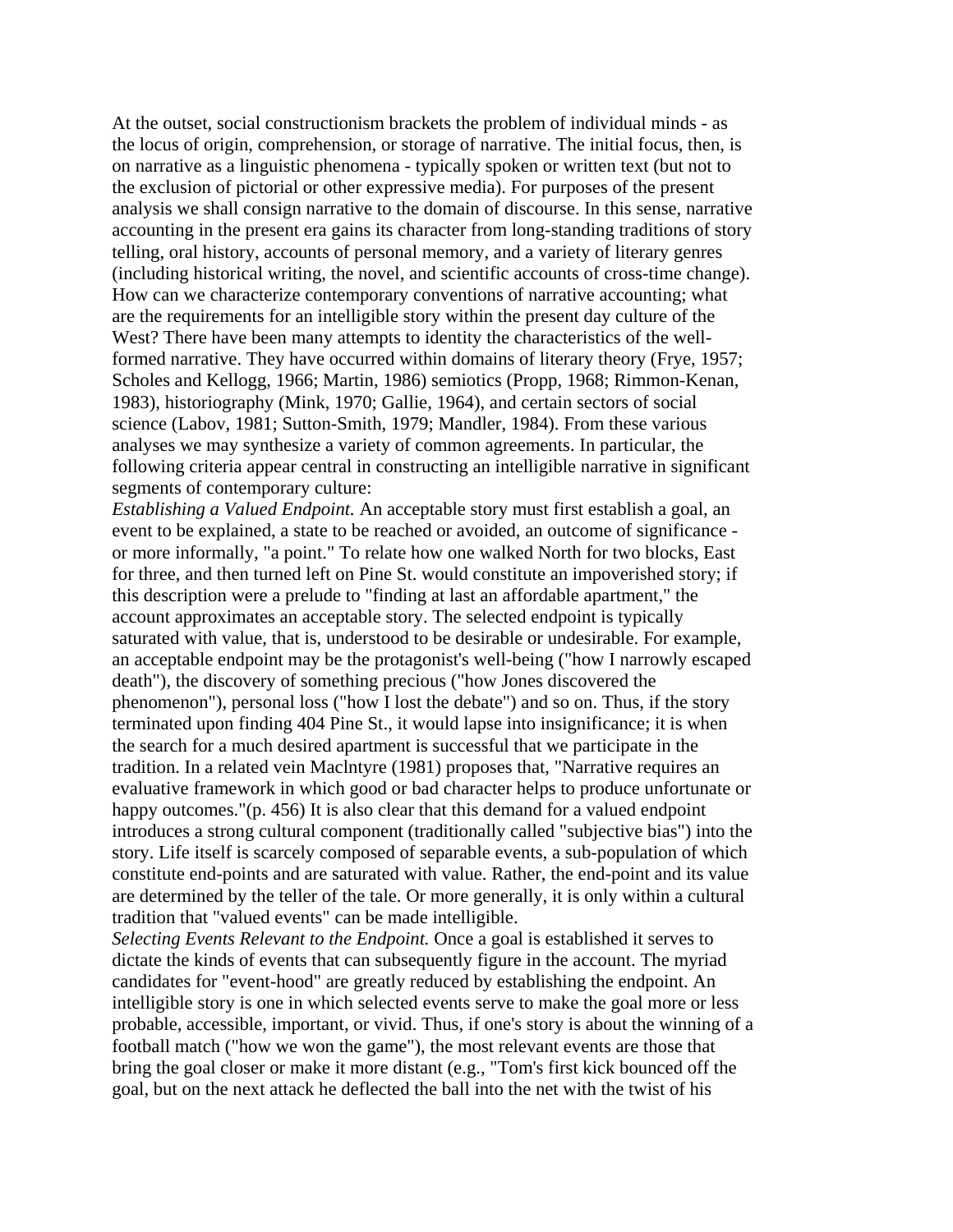head."). Only at the risk of inanity would one introduce into the story of the soccer match a note on I5th century monastery life or a hope for future space travel - unless it could be shown that such matters were significantly related to winning the match (e.g. "Juan got his inspiration for the tactic from reading about 15th century religious practices.") An account of the day ( e.g. "it was crisp and sunny.") would be acceptable in the narrative, as it makes the narrative events more vivid, but describing the weather in a remote country would seem whimsical. Again we find that narrative demands have ontological consequences. One is not free to include in the story all that takes place, but primarily that which is relevant to the story's conclusion. *The Ordering of Events.* Once a goal state has been established and relevant events selected, the events are typically placed in an ordered arrangement. As Ong (1982) indicates, the bases for such order (e.g., importance, interest value, recency) may change with history. However, perhaps the most widely used contemporary convention of ordering is that of linear, temporal sequence. For example, certain events are said to occur at the beginning of the football match and these precede events taking place toward the middle and the end. It is tempting to say that the sequence of related events should match the sequence in which the events actually occurred. However, this would be to confuse the rules of intelligible rendering with what is the case. Linear temporal ordering is, after all, a convention, which employs an internally coherent system of signs; its features are not required by the world as it is. The linear orientation may be applied or not to what is the case depending on one's purposes. Clock time may not be effective, for example, if one wishes to speak of one's "experience of time passing in the dentist's chair"; nor is it adequate if one wishes to describe relativity theory in physics, or the circular rotation of seasons. In Bakhtin's (1981) terms, we may view temporal accounts as chronotopes, that is, as literary conventions governing space-time relationships, or "the ground essential for the...representability of events." (p.250) That yesterday preceded today is a conclusion demanded only by a culturally specific chronotope. *Stability of Identity.* The well formed narrative is typically one in which the characters (or objects) in the story possess a continuous or coherent identity across time. A given protagonist cannot felicitously serve as a villain at one moment and a hero in the next, or demonstrate powers of genius unpredictably interspersed with moronic actions. Once defined by the story teller, the individual (or entity) will tend to retain his/her identity or function within the story. There are obvious exceptions to this general tendency, but most are cases in which the story attempts to explain the change itself - how the frog became a prince, or the impoverished young man struggled to financial success. Further, causal forces may be introduced that bring

about change in an individual (or entity); and for dramatic effect a putative identity may give way to "the real." However, the well formed story scarcely tolerate protean personalities.

*Causal Linkages.* By contemporary standards the ideal narrative is one which gives an explanation. As Ricoeur puts it, "Explanations must...be woven into the narrative tissue." (p.278) Explanation is typically achieved by selecting events that by common standards are causally linked. Each event should be a product of that which has preceded. ("Because the rain came we fled indoors." "As a result of his operation he couldn't meet his class.") When events within a narrative are related in an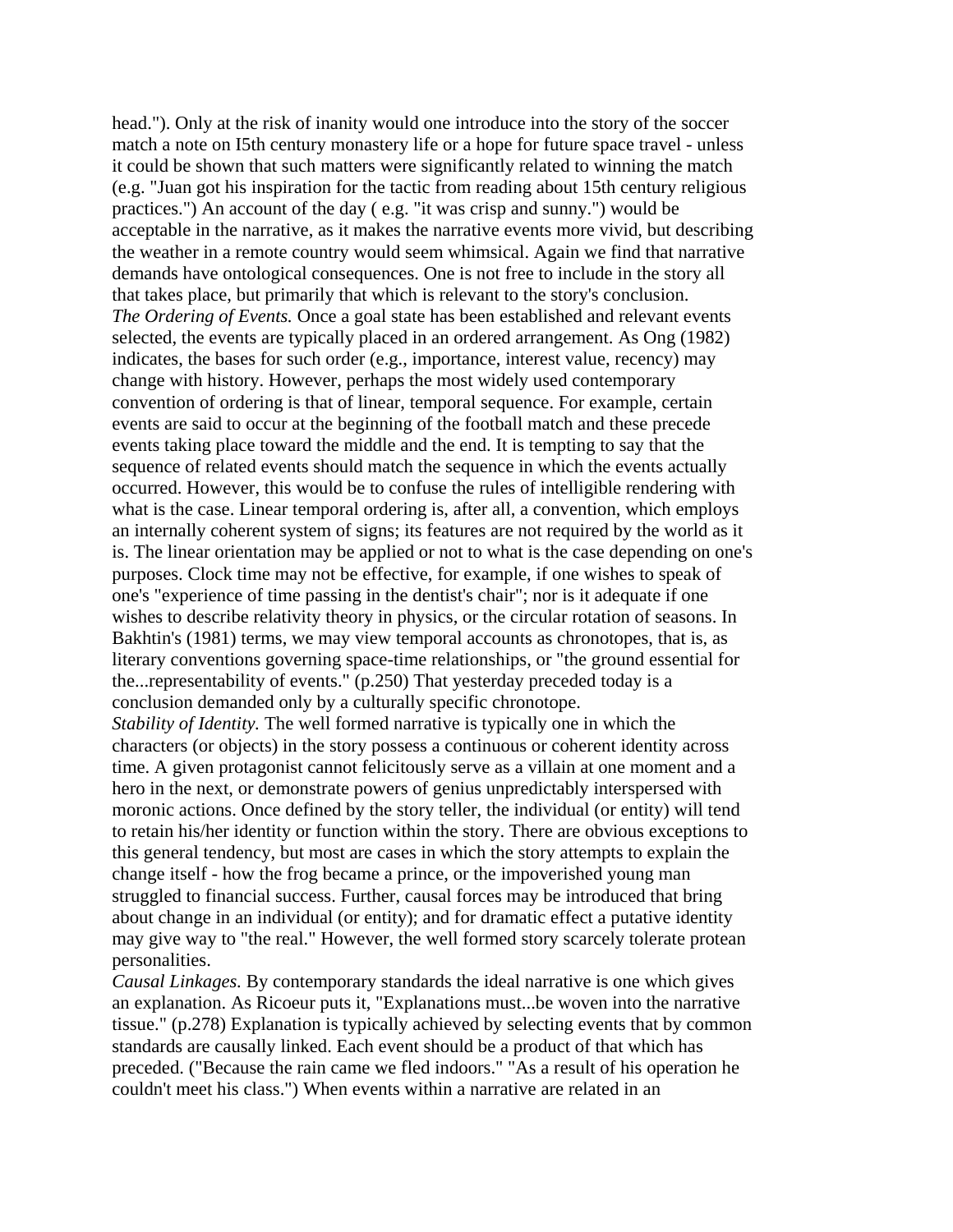interdependent fashion the outcome approximates more closely the well-formed story. As it is said, "The king died and then the queen died" is but a rudimentary story; "The king died and then the queen died of grief" is the beginning of a plot. *Demarcation Signs.* Most properly formed stories employ signals to indicate a beginning and ending. As Young (1982) has proposed, the narrative is "framed" by various rule-governed devices that indicate when one is entering the "tale world," or the world of the story. "Once upon a time . . . ," "Did you hear the one about. . .," "You can't imagine what happened to me on the way over here . . .," or ''Let me tell you why I'm so happy . . ." would all be signals to the audience that a narrative is to follow. Endings may also be signaled by phrases (e.g., "That's it..." "So now you know ...") but need not be. Laughter at the end of a joke may indicate the exit from the tale world; often relating the story's point is sufficient to indicate that the tale world is terminated.

By using these conventions of narration one can generate a sense of coherence and direction in life events. Life acquires meaning and happenings are suffused with significance. However, we also find that certain forms of narrative are broadly shared within the culture. They are frequently used, easily identified, and are highly functional. In a sense, they constitute a ready vocabulary for rendering cross-time intelligibility. What account can be given of these more stereotypic tellings? The question here is similar to that of literary theorists concerned with fundamental plot lines. Since Aristotelian times philosophers and literary theorists, among others, have attempted to develop a formal vocabulary of plot. As sometimes argued, there may be a foundational set of plots from which all stories are derived. For example, relying heavily on the Aristotelian view, one of the most extensive accounts of plot within the present century is that of Northrup Frye (1957). Frye proposed that there are four basic forms of narrative, each of which is rooted in the human experience with nature and most particularly with the evolution of the seasons. Thus, the experience of spring and the uprising of nature gives rise to the comedy. In the classic tradition comedy typically involves a challenge or threat which is overcome to yield social harmony. A comedy need not be humorous, even though its ending is a happy one. In contrast, the free and calm of summer days give inspiration to the romance as a dramatic form. The romance in this case consists of a series of episodes in which the major protagonist experiences challenge or threat and through a series of struggles emerges victorious. The romance need not be concerned with attraction between people; however, in its harmonious ending it is similar to the comedy. During the autumn, when one experiences the contrast between the life of summer and the death of coming winter, the tragedy is born; and in winter, with one's increasing awareness of unrealized expectancies and the death of dreams, the satire becomes the relevant expressive form. In contrast to Frye's four master narratives, Joseph Campbell (1956) has proposed a single "monomyth," from which myriad variations can be found across the centuries. The monomyth, rooted in unconscious psychodynamics, concerns the hero who has been able to overcome personal and historical limitations to reach a transcendent understanding of the human condition.

Although possessing certain aesthetic appeal, these quests after foundational plots are ultimately unsatisfying. There is simply no compelling rationale for why there should be a limited number of narratives. Rather than seeking a definitive account, the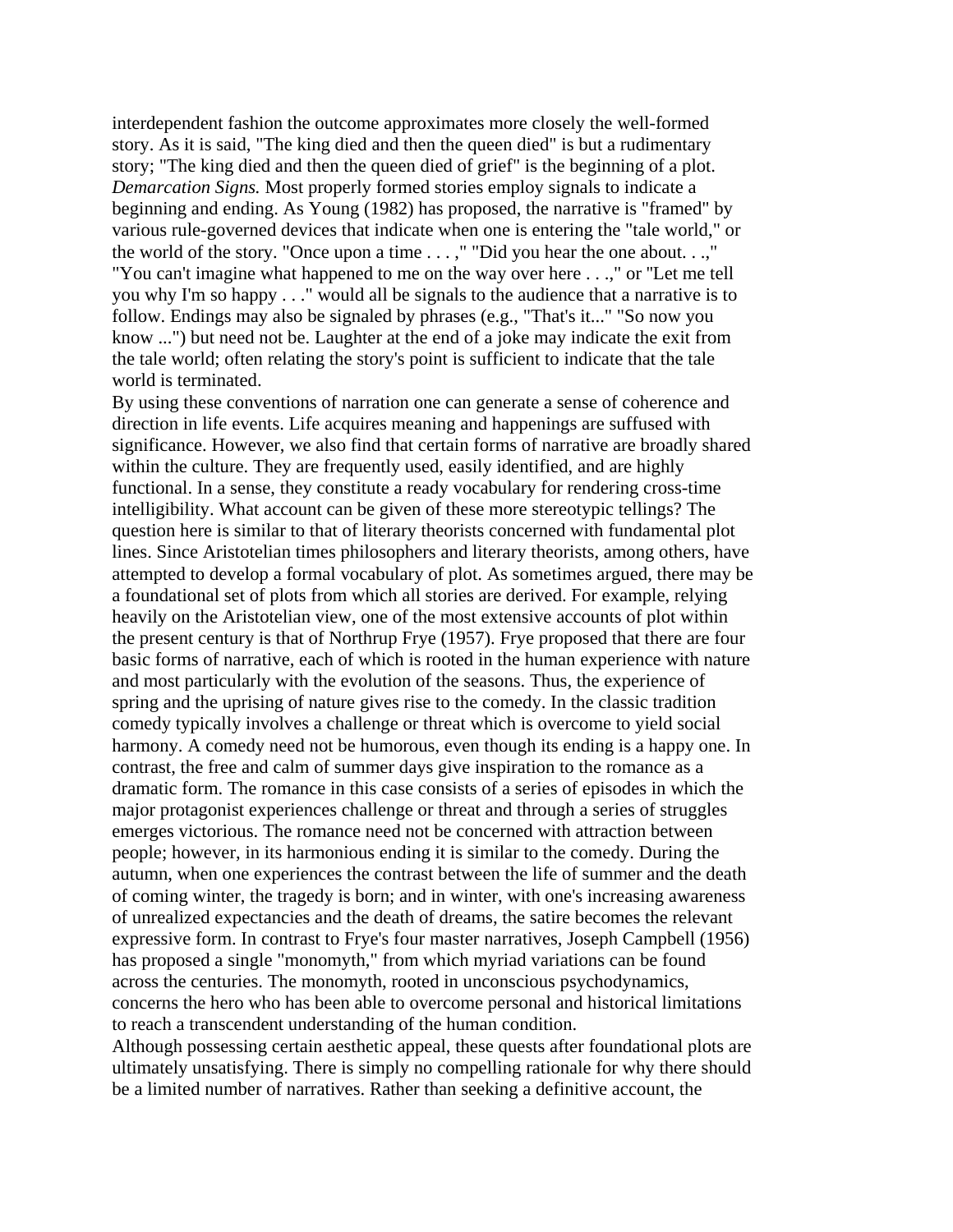culturally based view favored here suggests a virtual infinity of possibly story forms, with differing forms favored in various historical periods. In the same way that fashions of facial expression, dress, and professional aspirations shift with time, so do modal forms of narration. If we extend the preceding account of narrative characteristics, we can generate a way of appreciating existing norms along with infinite variations.

To elaborate, as we first saw, a story's end point is weighted with value. Thus, a victory, a consummated affair, a discovered fortune, or a prize-winning paper can all serve as proper story endings. On the opposite pole of the evaluative continuum would fall a defeat, a lover lost, a fortune squandered, or a professional failure. Further, we can view the various events that lead up to the story's end (the selection and ordering of events) as moving through two-dimensional, evaluative space. As one approaches the valued goal over time, the story line becomes more positive; as one approaches failure or disillusionment, one moves in the negative direction. All plots, then, may be converted to a linear form with respect to their evaluative shifts over time. This shift allows us to isolate three rudimentary forms of narrative. The first may be described as a stability narrative, that is, a narrative that links events in such a way that the trajectory remains essentially unchanged with respect to a goal or outcome. Life simply goes on, neither better nor worse with respect to the conclusion. The stability narrative may be contrasted with two others. One may link together events in such a way that either increments or decrements characterize movement along the evaluative dimension over time. In the former case we may speak of progressive, and in the latter, regressive narratives (see Fig. 1). The progressive narrative is the Panglossian account of life, ever better in every way. The progressive narrative is captured with the surmise, "I am really learning to overcome my shyness and be more open and friendly with people." The regressive narrative depicts a continued downward slide. The individual may confess, "I can't seem to control the events in my life anymore," "It's been one series of catastrophes after another." Directionality is also implied in each of these narratives, with the former anticipating further increments and the latter further decrements.

----------------------------- Insert Fig. 1 about here. -----------------------------

As should be clear, these three narrative forms, stability, progressive, and regressive, exhaust the fundamental options for the direction of movement in evaluative space. As such they may be considered rudimentary bases for other more complex variants. Theoretically one may envision a potential infinity of variations on these rudimentary forms. However, as suggested, in various historical conditions the culture may limit itself to a truncated repertoire of possibilities. Consider, for example, several prominent narrative forms in contemporary culture. There is first the tragic narrative as represented in Fig.2. The tragedy, in this sense, would tell the story of the rapid downfall of one who had achieved high position. A progressive narrative is followed by a rapid regressive narrative. In the contrasting narrative (the comedy-romance) a regressive narrative is followed by a progressive narrative.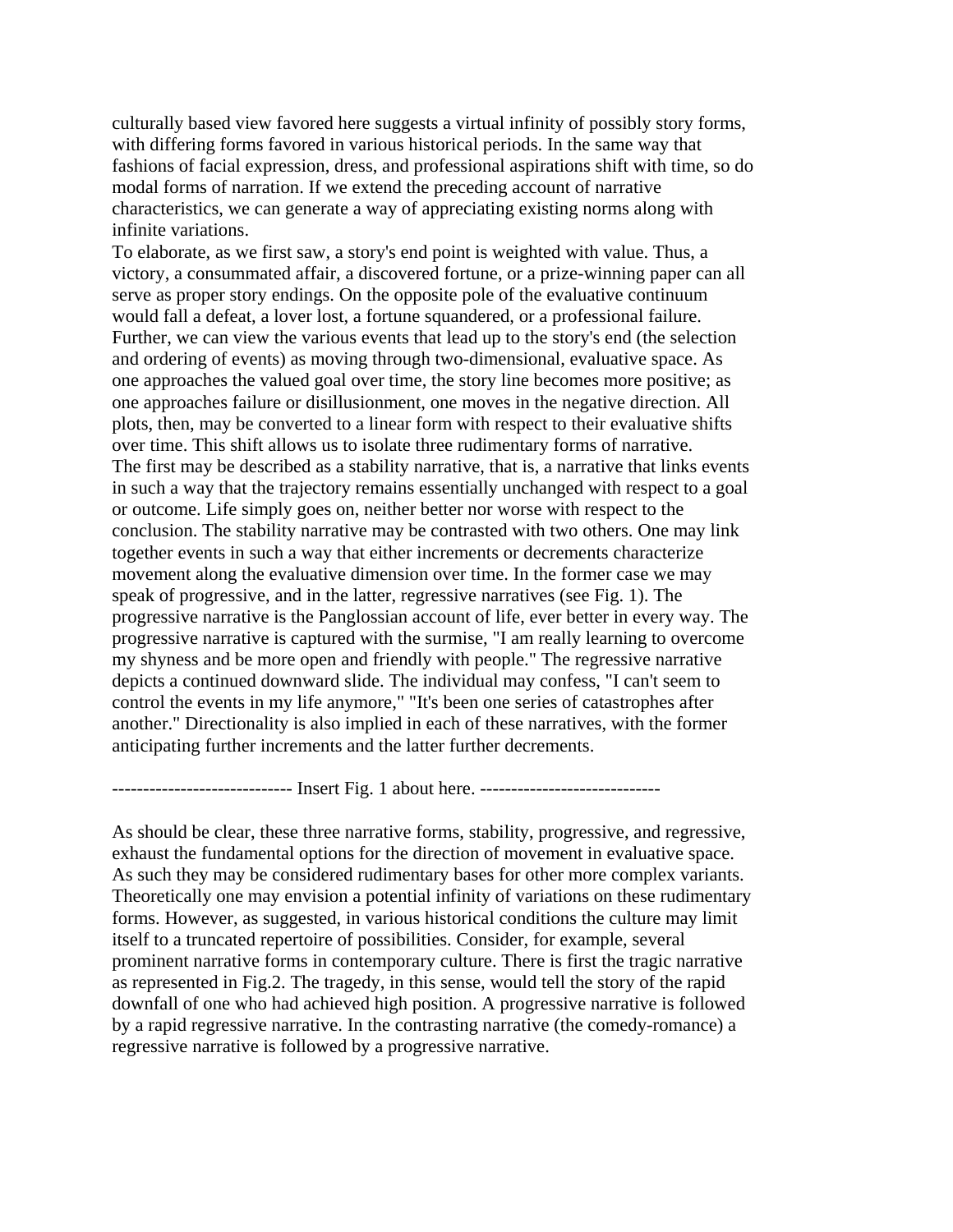---------------------------- Insert Fig. 2 about here. ----------------------------

Life events become increasingly problematic until the denouement, whereupon happiness is rapidly restored to the major protagonists. (The narrative is labeled comedy-romance in its conflation of the Aristotelian forms.) Further, if a progressive narrative is followed by a stability narrative (see Fig. 3), we have what is commonly known as the happily-ever- after story, which is widely adopted in traditional courtship. And we also recognize the heroic saga as a series of progressive-regressive phases (Fig. 3).

---------------------------- Insert Fig.3 about here. ---------------------------

In this case,for example, the individual may characterize his/her past as a continuous array of battles against the powers of darkness. Other narrative forms, including unification myths, communion narratives, and dialectic theory may also be charted.

### **2. The Socio-cultural Lodgment of Narrative Discourse**

Because narration is a chiefly a discursive mode of generating intelligibility, it shares with other linguistic formations a lodgment within particular socio-cultural circumstances. In the same way that we confront enormous variations in language practices throughout the world, so we must be prepared for broad variations in narration - both in its existence, and in what counts as a well formed story. This is most obviously the case in terms of fictional narratives. The emergence of the novel in the 19th century, its 20th century transformation in the hands of modernists such as Proust and Joyce, and the dislocation of continuity, time, and authorial standpoint in the work of various postmodernists (see, for example, Kundera and Perec), illustrate the case. In post-modern writing narratives may also turn ironically self-referential, demonstrating their own artifice as texts, and the ways in which their efficacy depends on their structure as narratives (Dipple, 1988). However, such temporal contingency is equally the case in the writing of both auto-biography (see for example, Liebowitz, 1989). As Mary Gergen's (1992) explorations of contemporary autobiography suggest, for example, men are far more likely to accommodate themselves to the prevailing criteria for "proper story telling" than women. Women's autobiographies are more likely, for example, to be structured around multiple endpoints, and to include materials unrelated to any particular end-point. Further, as Hayden White's (1973 ) work makes clear the narrative structure of historical writing itself has changed across the centuries.

### **3. Narrative Truth as Cultural Convention**

Although language is typically treated as representational - as capable of verisimilitude with respect to its relation to the world - this view has virtually succumbed in recent years to a spate of criticisms from all branches of the humanities and social sciences. Such work has obvious relevance to the possibility of narratives as conveyances for truth. Given the above account of narrative components, the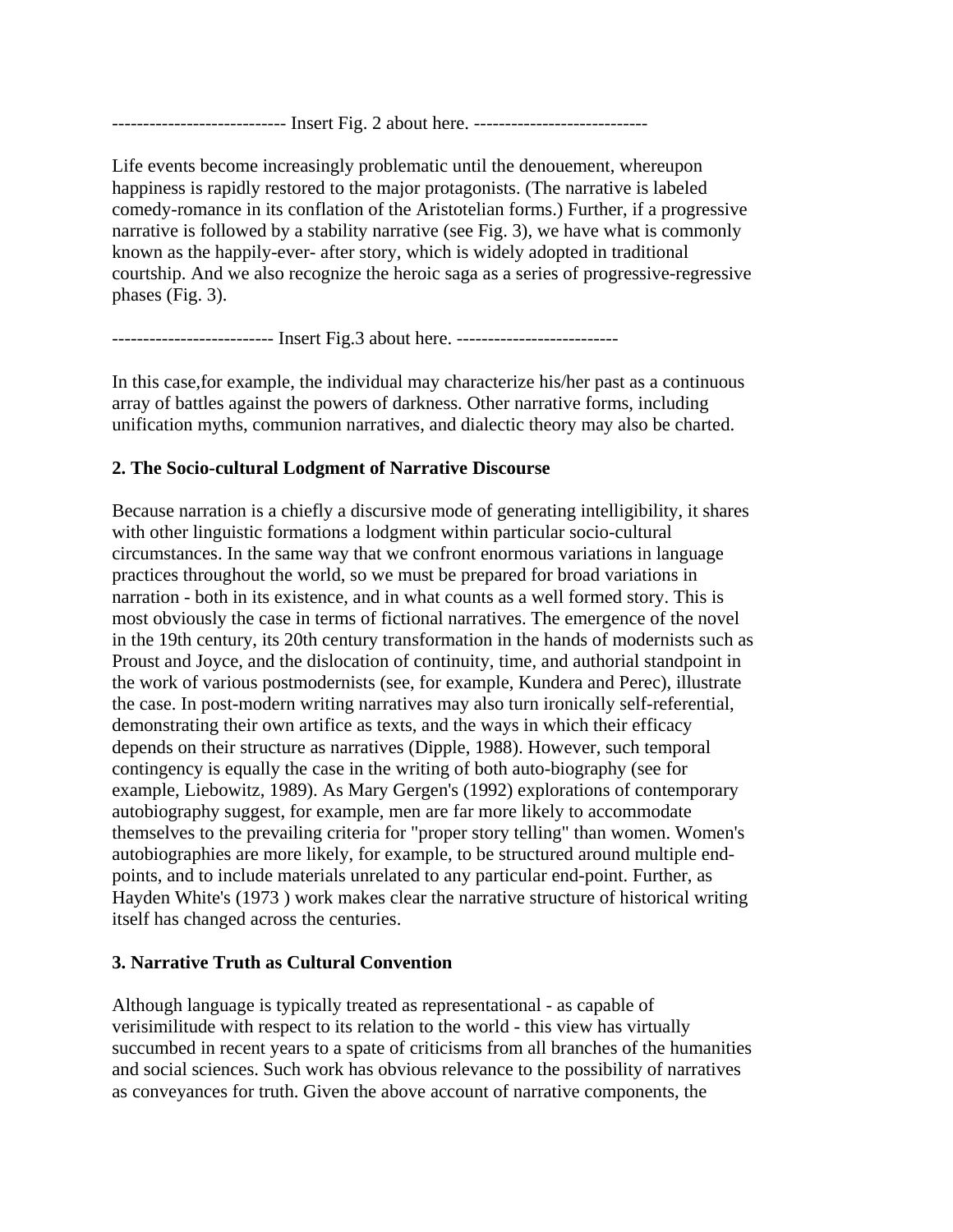possibility for objectivity in narration is already obscured. As we have seen, there is nothing about the world that demands our singling out end-point events and investing them with value. Similarly, because the well formed narrative places requirements over what events may be included in a proper story, there is an enormous suppression of description. And too, the choice of "chronotropes" and the isolation of beginnings and endings are not matters that can be determined by recourse to "the world as it is." At the same time, these limitations on objectivity do not account for the events, actions, or entities making up the narrative. If we bracket consideration of the requirements for proper storying, can we conclude that narrative descriptions are subject to empirical evaluation?

For many, the arguments of Popper (l935) and Quine (l960), in particular, give substantial reason for doubt. The former argued that in science there was no logical means of inducing general theoretical statements from observation, that is, of moving in a logically grounded way from the level of observed particulars to a general or universal account of classes. This lead Popper to embrace Reichenbach's distinction between a "context of discovery" and a "context of justification." The context of discovery - that space in which the scientist makes initial claims to correspondence was, for Popper, "irrelevant to the logical analysis of scientific knowledge"(p. 31). In effect, the means by which the scientist establishes the ontological claims to be put to study, are not in themselves rationally justified. Quine's (1960) critique raised havoc with even the possibility of solid grounding in the context of justification. What is the possibility, he asked, of ostensive definition, that is, of defining scientific terms through public designation of material referents? Can the terms of a scientific ontology be grounded by the stimulus characteristics to which they refer? In his famous gavagai example (pgs. 26-57), Quine demonstrated the impossibility of doing so. If such a term is used by natives to refer to a running rabbit, a dead rabbit, a rabbit in a pot, or simply the signs of inferred rabbit presence, then what precise stimulus configuration secures the translation of the term as "rabbit?" In the extreme case, each time the native uses the term he may be referring to an assemblage of rabbit parts, and the translator to the rabbit as a whole. We find, then, no means of ostensively linking the "facts" as narrated to the world as it is. This is not to say that truth conditions cannot be established for narratives. However, these conditions must be understood in terms of specific cultural or sub-cultural achievements. In the same way that our reports of the weather, or the balance in our bank account can function for all practical purposes as "true" or "false" with respect to some form of datum, so can narrations of a crime, a space flight, or of a war be subjected to tests of veracity. However, it is critical to realize that these forms of "objective" appraisal are a communal achievement. That is, the languages of description do not reflect or mirror what is the case; rather, the language functions to index a state of affairs for all practical purposes within a given community. Interlocutors come to assign words to given conditions, and if one remains within the community of agreement, it is possible to achieve a sense of objectivity within that community. We shall return to this point again in treating the function of historical accounting.

#### **4. Narration as a property of relationships**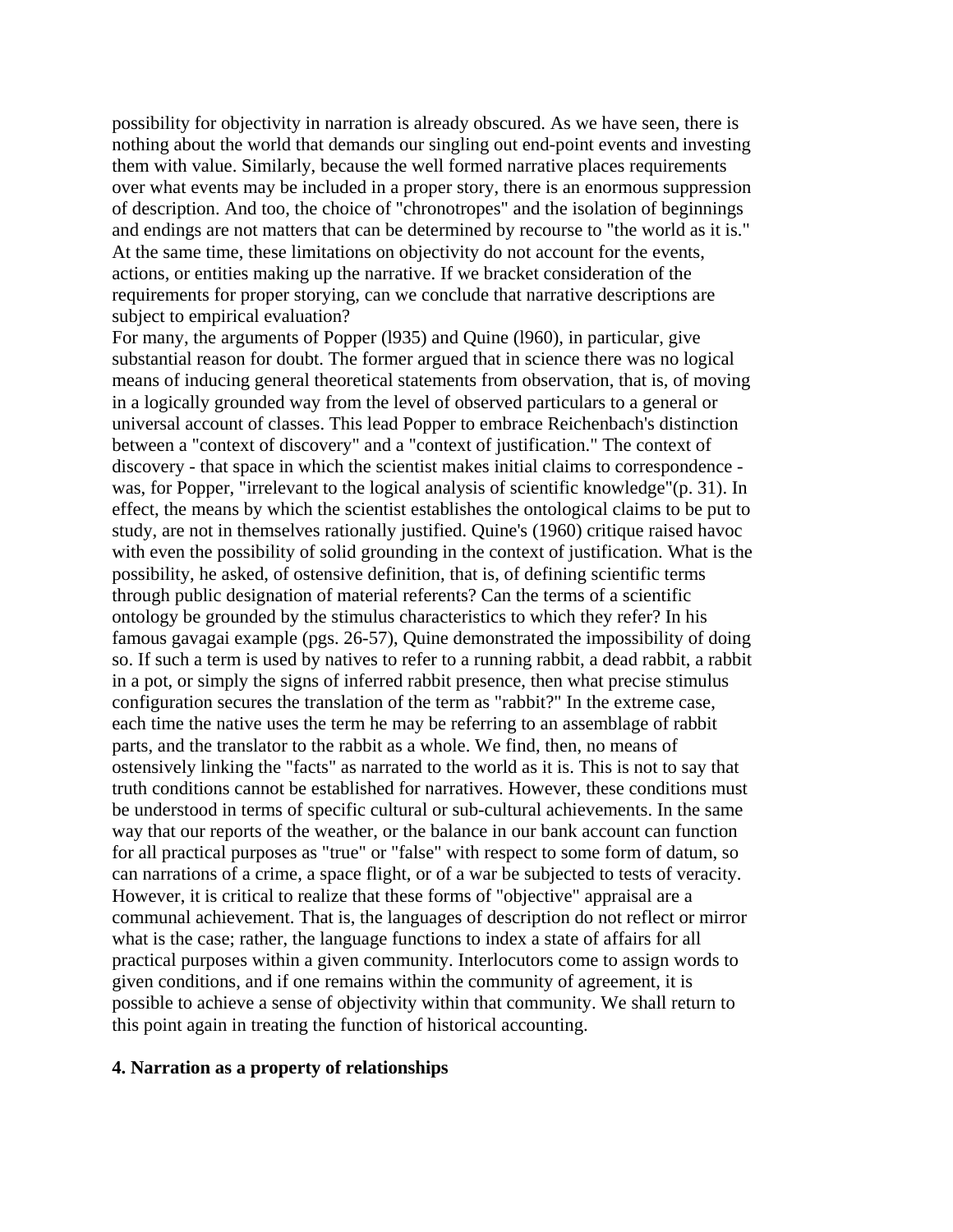Although the preceding account draws significantly from semiotic and literary theory, the social grounding of textuality must be underscored. If language is fundamentally a derivative of social interchange, then we must necessarily view narrative (as discourse) in terms of its social functions. The social utility of well formed narrative is illustrated in research on courtroom testimony. In their volume Reconstructing Reality in the Courtroom Bennett and Feldman (1981) describe a study in which research participants evaluated testimonies that either attempted to recall actual events or were fictional contrivances. Ratings made of the stories revealed that the participants were unable to discriminate between the genuine and fictional accounts. However, an analysis of those accounts believed by the participants to be genuine as opposed to false proved interesting: participants made judgments largely according to the approximation of the stories to well formed narratives. Stories believed to be genuine were those in which events relevant to the end point were dominant and in which causal linkages among elements were more numerous. In further research Lippman (1986) experimentally varied the extent to which courtroom testimonies demonstrated the selection of events relevant to an end point, causal linkages among the events, and diachronic ordering of the events. Testimonies approximating the well-formed narrative in these ways were consistently found to be more intelligible and the witnesses to be more rational. The narratives of daily life may not always be well formed, but under many circumstances their structuring is essential to our forms of relationship.

To appreciate more fully the social pragmatics of narratives, it is useful to consider the quotidian functions of several narrative forms outlined earlier. Consider first the primitive narrative of stability. Negotiating social life successfully requires that one is capable of making him/herself intelligible as an enduring, integral, or coherent identity. For example, in certain political arenas it is essential to demonstrate that in spite of extended absences, one is "truly rooted" in the local culture and part of its future. Or, to be able to show on the more personal level how one's love, parental commitment, honesty, moral ideals, and so on have been unfailing over time, even when their outward appearances are suspicious, may be essential to continuing a relationship. In close relationships people often wish to know that others "are what they seem," that certain characteristics endure across time. A major means for rendering such assurance is the stability narrative.

Consider the progressive narrative in this light. Society places a strong value not only on stability but also change. For example, every stabilization may also be characterized - from alternative perspectives - as problematic, oppressive, or odious. For many the possibility of progressive change is of major significance. Careers are selected, hardships endured, and personal resources (including one's most intimate relations) sacrificed in the belief that one is participating in positive change - a progressive narrative. Further, the success of many relationships depends importantly on people's ability to demonstrate how their undesirable characteristics (e.g. unfaithfulness, quarreling, self-centeredness) have diminished over time &emdash; even when there are many reasons for doubt. As Kitwood's (1980) research suggests, people make special use of the progressive narrative in early stages of a relationship seemingly to invest the relationship with increased value and promise for the future. In effect, the progressive narrative plays a variety of useful functions in social life.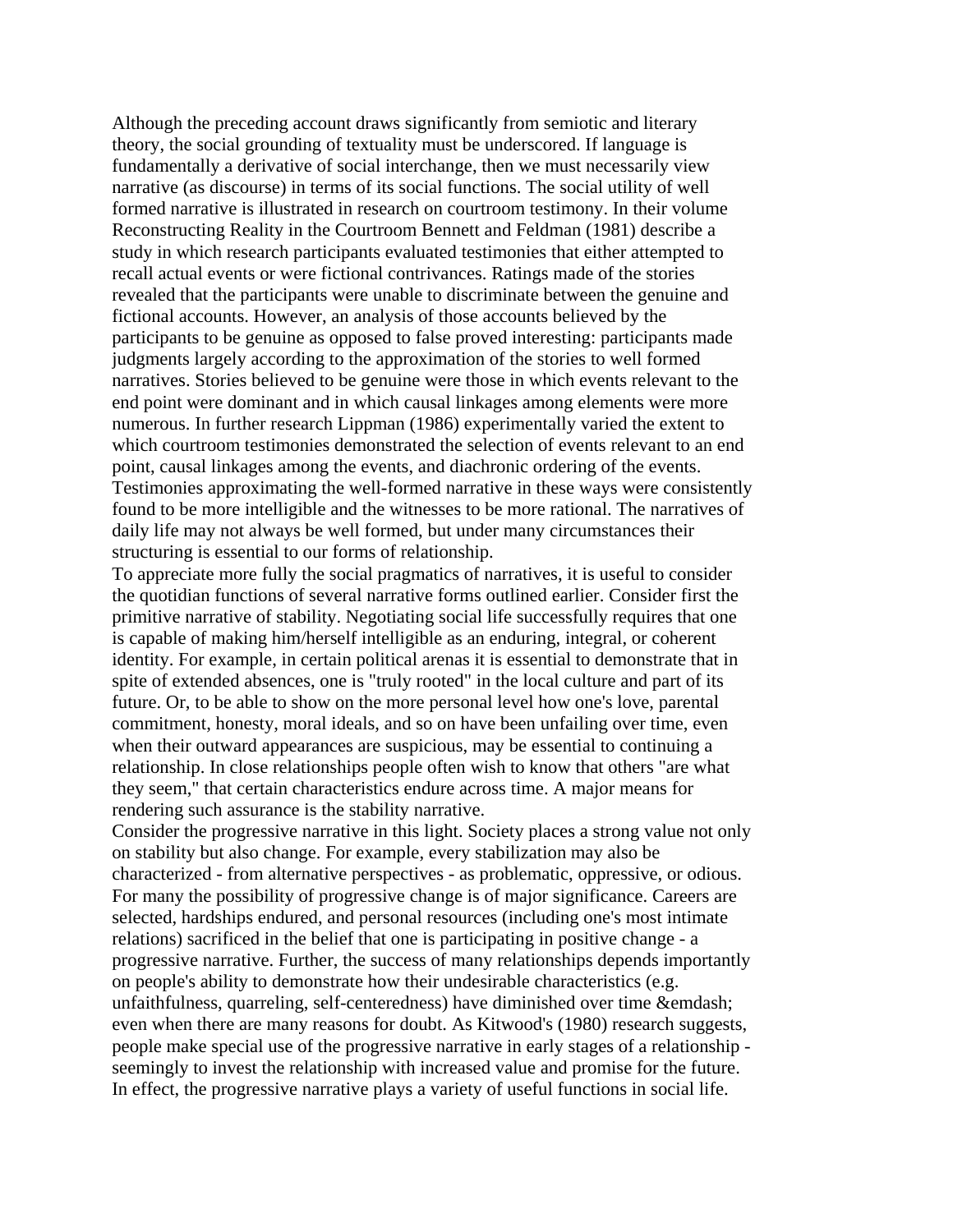Let us finally consider the social value of regressive narratives. Consider the effects, for example, of tales of woe in soliciting attention, sympathy, and intimacy. To relate one's story of depression is not to describe the onset of a mental state, but to engage in one or more relationships. The narrative may simultaneously solicit pity and concern, excuse oneself from failure, and deliver punishment. Within Western culture regressive narratives can also serve a compensatory function. When people learn of steadily worsening conditions, the description often operates, by convention, as a challenge - to compensate or seek improvement. The decline is to be offset or reversed through renewed vigor; intensification of effort may turn a potential tragedy into a comedy-romance. Regressive narratives furnish an important means, then, of motivating people (including oneself) toward achieving positive ends. This compensatory function operates on a national level when a government demonstrates that the steady decline in the balance of payments can be offset by grass-roots commitment to locally manufactured products. On the individual level one may bolster his or her enthusiasm for a given project: "I am failing at this, I've got to try harder."

### **5. Narrative and cultural value**

The groundwork has been laid for this final entry into the treatment of narratives, so I may be brief. However, the brevity of the point is scarcely equivalent to its significance, particularly as we turn to the issue of identity and historical consciousness later in the chapter. It is important here, however, to underscore the extent to which narratives function both to reflect and to create cultural values. In part, the value sustaining and generating function of narrative is textually derived. That is, in establishing a given endpoint and endowing it with value, and in populating the narrative with certain actors and certain facts as opposed to others, the narrator enters into the world of moral and political evaluation. Value is placed on certain goals (e.g. "winning," as opposed to non-competition), certain individuals (e.g. heroes and villains as opposed to communities), and particular modes of description (e.g., the world as material as opposed to spiritual). When a news commentator reports a local fire or describes a turn in the stock market index, she is also reasserting the topoi which unite the culture into a tradition. The culture's ontology and sense of values is affirmed and sustained.

However, narrative tellings do more than create conversational realities; they are themselves constituents of ongoing and often institutionalized patterns of societal conduct. In this sense, they function so as to generate and sustain (and sometimes disrupt) cultural traditions. In Austin's (1962) terms, we must not only pay attention to the constative character of narrative discourse (its portrayal of the world), but to its performative aspects - what it achieves in the very act of expression. When a child tells her parents the story of her day in school, she is simultaneously constructing an image and sustaining a relationship which links the parents to her daily pursuits outside the home. In the telling, her parents are constituted as guardians; their evaluative function is asserted; and the parent-child reality (and comfort) is extended from beyond the face-to-face context into the region of spatio-temporal absence. The simple story, then, makes an integral contribution to the sustenance of the family as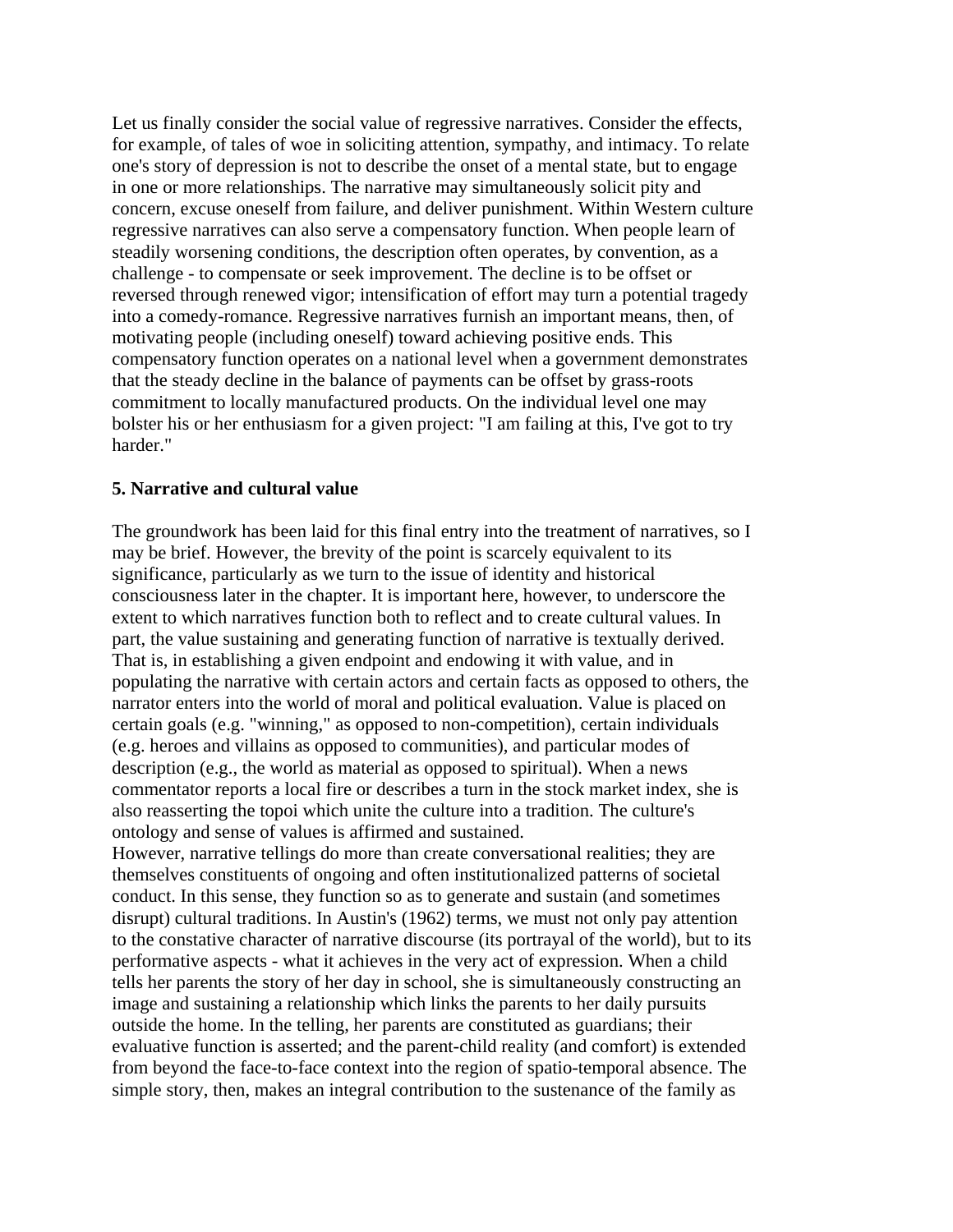such. In the same way, the family's telling stories of their past (e.g. how we survived the war, how we came to live here) serves to define and unite them as a body. Narration inescapably functions, then, to sustain (and transform) cultural tradition.

# **II Identity**

### **1. Identity as a byproduct of narrative**

We must first consider the extent to which "identity," is first of all a discursive achievement. To be identified as this or that person (Kurt, Sarah, or Wilfed), to be the object of various attributes ("kind," "honest," "intense"), and to be self-referential ("I said..." "I went...") is to be realized in language. It is largely through discourse that we achieve the sense of individuated selves with particular attributes and selfreferential capacities. To be sure, there there is "something" beyond discourse, but what there is makes its way into the practices of cultural life largely through languistic interpretation. With the discursive construction of identity foregrounded, there are significant ways in which identity is importantly fashioned through narrative. At the outset, the very categories by which we understand individual identities is largely a byproduct of discursive elaboration. The sense of a self possessing the faculty for rational and objective deliberation, for example, can importantly be traced to the texts (and conversations) of 17th and 18th century educated society (Lyons, 1978 ) An appreciation of the individual's capacity for genius and inspiration, the recognition of deep passions, and the suspicion of deep disturbance were made possible largely by the discourses (both arts and letters) of the 19th century romanticists (see Gergen, 1991). Further, these concepts of the person as rational, passionate, inspired, and the like - are embedded within broader narratives. They are not simply names for existing entities, but discursive creations requiring extensive narration. For example, in order to acquire credibility as an existant, the concept of rational process requires a story world in which subject and object are separated, objects in the external world impinge on the subject, and the subject's rational deliberation influences action - essentially a narrative in which rational process gains its meaning through its function in the story world.2 However, it is not only the conceptual components of the narrative which bestow identity on individuals; the narrative forms themselves are a chief means of selfportrayal. As we inherit traditions of storytelling, individual actors play a major role in emplotment; we distinguish between heroes and villains, damsels desirous and dangerous, and so on. Further, these individuals play out their lives within culturally specific forms of narrative, such as the comedy, the tragedy, and the happily-everafter story outlined above. These forms of emplotment and narrative structure serve as major resources available to persons in detailing their lives to others. One may intelligibly describe one's life in terms of early hardship and then, with continued striving, eventual success - a common progressive narrative. However, to depict one's life as a series of daily rises and falls, each day bringing one back to the level at which the day was begun, would place severe demands on our sense of credulity. There are no common conventions for this form of accounting, and thus one cannot achieve an intelligible identity in its terms. To paraphrase Wittgenstein, the limits of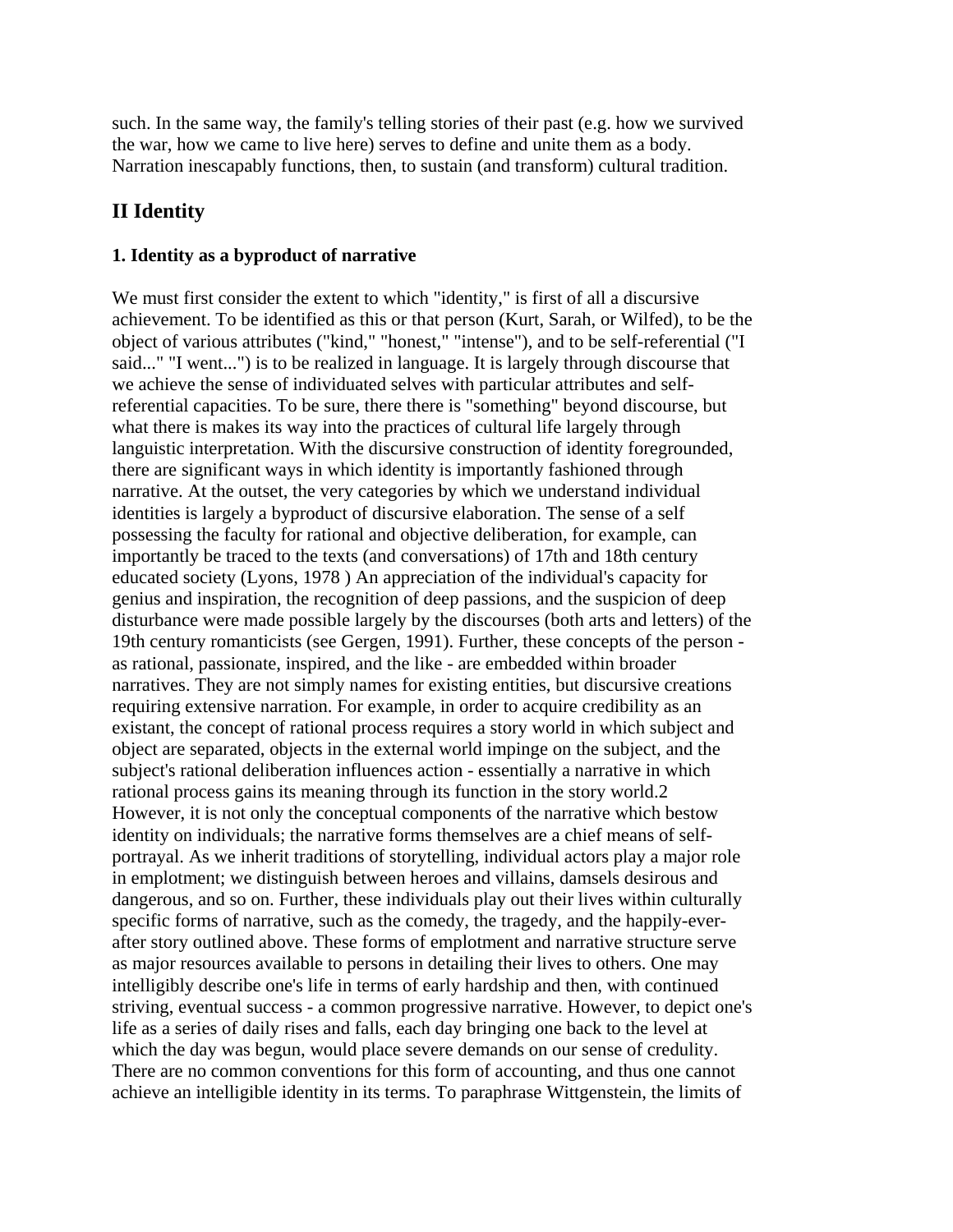our narrative traditions serve as the limits of our identity.

In this context it is useful to consider the process of personal memory - one's means of identifying oneself through reports of personal history. Traditionally psychologists have treated memory processes as lodged within the individual. As it is typically argued, memory is a central ingredient of human makeup; its functions and potentials are genetically provided and are universal within the human species. In contrast, the social constructionist proposes that the very concept of human memory, as a specific process within human minds, is a discursive artifact (Gergen, 1994). We have no means of identifying a particular psychological state associated with or responsible for producing various actions which we publicly index as "memory." The conditions for ascribing memory are not then signaled by the existence of a mental event, but are socially designated. That is, under circumscribed conditions we collectively treat certain actions as "remembering." We treat the words one writes in an exam as "indicators of memory," while most words spoken in everyday conversation do not count as such. By saying that memory is a discursive achievement, is also to propose that "having a memory" is to participate in a cultural tradition. To speak of one's past is to enter into a tradition of talk for which the rules of well formed storying are apposite. One cannot speak of last week's adventure by recalling a random patch of color, a breeze, a word, and an itch. Rather one must identify oneself as a particular identity, moving through time, in certain directions with certain end-points prominent. To "remember properly" is to generate a story replete with all the earmarks of the well formed narrative.3

### **2. Lived narratives as forms of relationship**

Although personal identity is importantly a discursive achievement, we must remember that discourse is also lodged within the realm of relations. Thus, the discursive creation of identity is more fundamentally a social undertaking. To underscore the significance of the social it is useful here to explore forms of lived narrative, that is, forms of social interchange that we understand or index in narrative terms. For example, in the case of an athletic contest, we have no difficulty in telling a story of the fortunes of each team, recounting perhaps the climax of the game, and the final victory of one side vs. the other. As we watch or play the game, it appears to us as narrative in itself; we feel we are witnessing or participating in an unfolding story. Rather than conceptualizing the game as a "narrative in itself," - prior to discourse - it is more appropriate to understand it as action that is indexed in terms of a narrative forestructure. We articulate the kinds of rules that establish victory as a valued endpoint, divide the world into antagonists, and index various actions in terms of their contribution to victory. In this sense, various patterns of interchange, such as debates, careers, sales transactions, seductions, and the like will carry the sense of lived narrative.

Lived narratives are also essential to the achievement of identity. Consider in particular the importance of emotional expression in determining the character of identity. The identification of a people's feelings, passions, or sentiments is often critical in determining what sort person they are. In present terms, emotional discourse gains its meaning not by virtue of its relationship to an inner world (of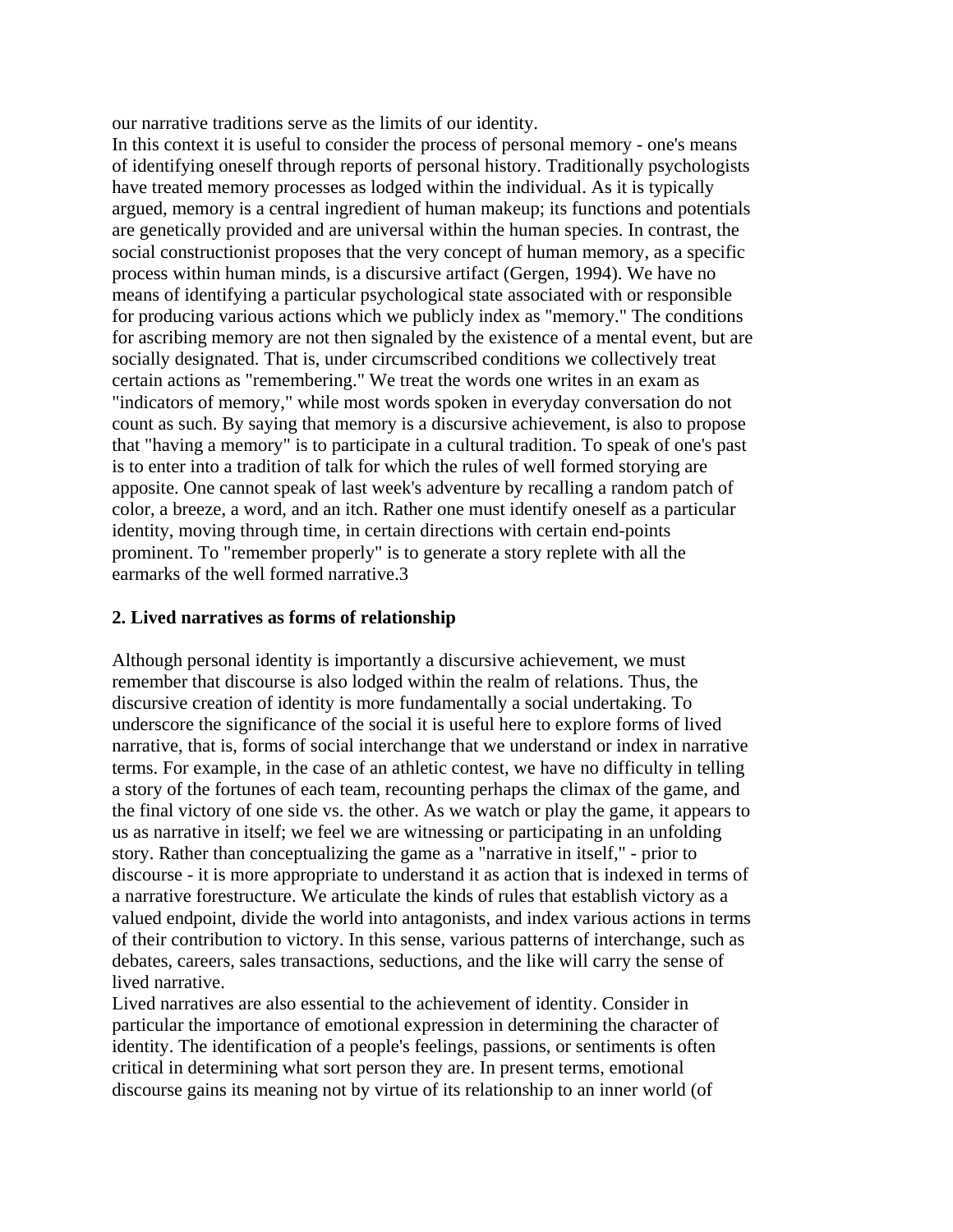experience, disposition, or biology), but through the way it figures in patterns of cultural relationship. Some forms of action - by current Western standards - are indexed as "emotional expressions." Following Averill (1982), the actions themselves are properly viewed as social performances. In this sense one isn't "incited to action" by emotions; rather, one does emotions, or participates in them much as he/she would in a stage performance. From a constructionist standpoint, to ask how many emotions there are would be similar to asking a theater critic to enumerate the number of roles found in the theater; to explore the physiology of different emotions would be to compare the heart-rate, adrenaline surges, or neural activity of actors who play Hamlet as opposed to King Lear. Emotions do not "have an impact on social life"; they constitute social life itself.

Moving further to understand emotions as lived narratives, it is important to realize the ways in which emotional performances are circumscribed by or embedded within broader patterns of relationship. We tend to view emotional performances as events sui generis, primarily because they are frequently more "colorful" (e.g. more or less animated, voluble) than actions in their surrounds. In the same way, we may fasten on the impressive extension of the ballerina during a pas de deux with little consciousness of the essential role played by the male counterpart. However, without the actions of others - preceding, simultaneous to, and following the performance of emotion - the emotion would be unintelligible as such. If cut away from ongoing relationships, emotional performances would either not occur or be nonsensical. For example, if the hostess at a dinner party suddenly bolted from her seat in rage, or began loudly sobbing, guests would undoubtedly be unsettled or abashed. Further, if she could not make it clear how such outbursts were related to a series of preceding and/or anticipated events (essentially a narrative account) - if she announced that she was moved to such outbursts for no particular reason - they might consider her a candidate for psychiatric care. To achieve intelligibility the emotional performance must be a recognizable component of an ongoing chain of actions. There is good reason, then, to view emotional performances as constituents of larger or more extended patterns of interaction.

As I am proposing, emotional expressions are meaningful (indeed, succeed in counting as legitimate emotions) only when inserted into particular, cross-time sequences of interchange. In effect, they are constituents of culturally patterned forms of lived narrative. Consider the emotion of jealousy. Expressions of jealousy must be proceeded by certain conditions. One cannot properly express jealousy at the sight of a sunset or a traffic light, but jealousy is appropriate if one's lover shows signs of affection toward another. Further, if the jealousy is expressed to the lover, he/she is not free (by current cultural standards) to begin a conversation about the weather or to express deep joy. The lover may apologize, for example, or attempt to explain why jealousy is unwarranted, but the range of options is limited. And, if the apology is offered, the jealous agent is again constrained in the kinds of reactions that may intelligibly follow. In effect, the two participants are engaged in a form of cultural ritual. The expression of jealousy is but a single integer within the sequence; the ritual would be unrecognizable without it; but without the remainder of the ritual, jealousy would be nonsensical. These patterns of relationship can be viewed as emotional scenarios - informally scripted patterns of interchange. The emotional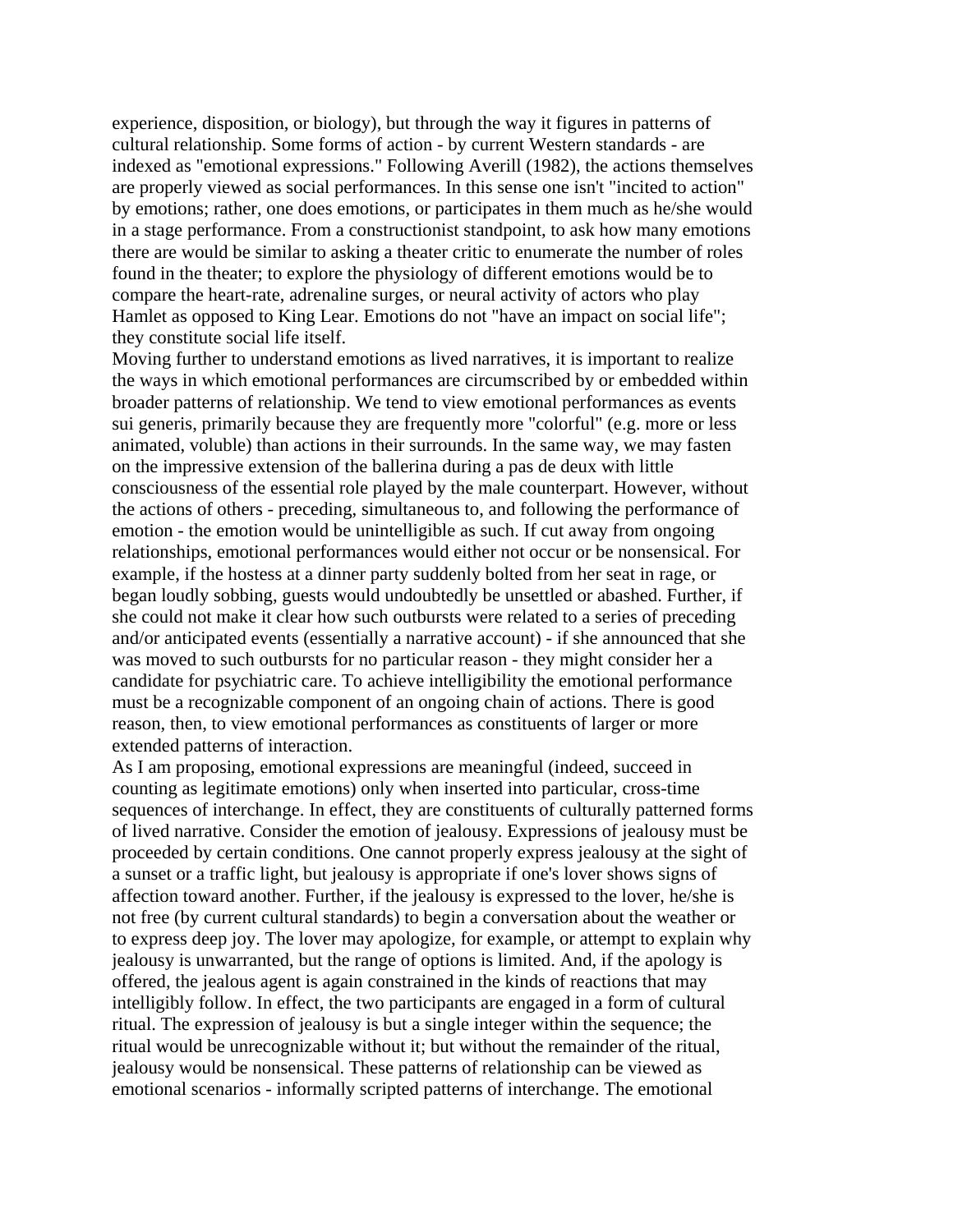expression, from this standpoint, is only the possession of the single individual in the sense that he or she is the performer of a given act within the broader relational scenario; however, the emotional act is more fundamentally a creation of the relationship, and even more broadly, of a particular cultural history.

### **3. Moral Identity, Narrative and Community**

The final entry into the present treatment of identity draws heavily from two preceding points, fist the arguments for the pragmatic function of narrative in cultural life, and second from the value generating capacities of narrative. By conjoining these arguments, we may say that narratives of the self are used within daily life as a means of creating or sustaining value - the value of both oneself and all other protagonists who feature in the quotidian tellings of a life. In the case of self, the value generating function may be linked in particular to what may be called "moral identity," one's definition as a worthy and acceptable individual by the standards inhering in one's relationships. In western culture, for example, to intelligibly narrate oneself as a stable and coherent individual (stability narrative), who is attempting to achieve a standard of excellence (progressive narrative), and is fighting against earlier setbacks or injuries (regressive narrative), is to approach a state of moral identity, of communal decency in its broadest sense. Heroes and villains are such by virtue of their narrative encasement. As MacIntyre (1984) also points out, we are accountable for these narrative portrayals. "To be the subject of a narrative that runs from one's birth to one's death is...to be accountable for the actions and experiences which compose a narratible life." (p.202). To portray oneself as striving for noble ends is to generate expectations, and to open oneself to reproach should the narrative not "ring true" in terms of subsequent actions. By one's narratives, then, one's moral status is negotiated, and the result is one to which the person can subsequently be held responsible.

At the same time, narratives of the self form the basis of what we might view as "the moral community." This is so not only in terms of the mutual accountability generated by a community in which each is known by their life stories. Rather, the incidents woven into one's narrative are seldom the actions of the protagonist alone; others are included as well. In most instances others' actions contribute vitally to the events linked in narrative sequence. For example, to justify his account of continuing honesty, the individual describes how a friend unsuccessfully tempted him to cheat. However, in the same manner that individuals usually command privilege of selfdefinition ("I know myself better than others know me."), others also demand rights in defining their own actions. Thus, as others' actions are used to make oneself intelligible, so does one become reliant on others' accord. If others are not willing to accede to their assigned parts then one cannot rely on their actions within a narrative. If another fails to see his actions as "offering temptation," the actor can scarcely boast of continued strong character. Narrative validity, then, strongly depends on others' affirmation. This reliance on others places the actor in a position of precarious interdependence. For in the same way that self-intelligibility depends on others' agreement as to their place in the story, so does their own identity depend on one's affirmation of them. An actor's success in sustaining a given self-narrative is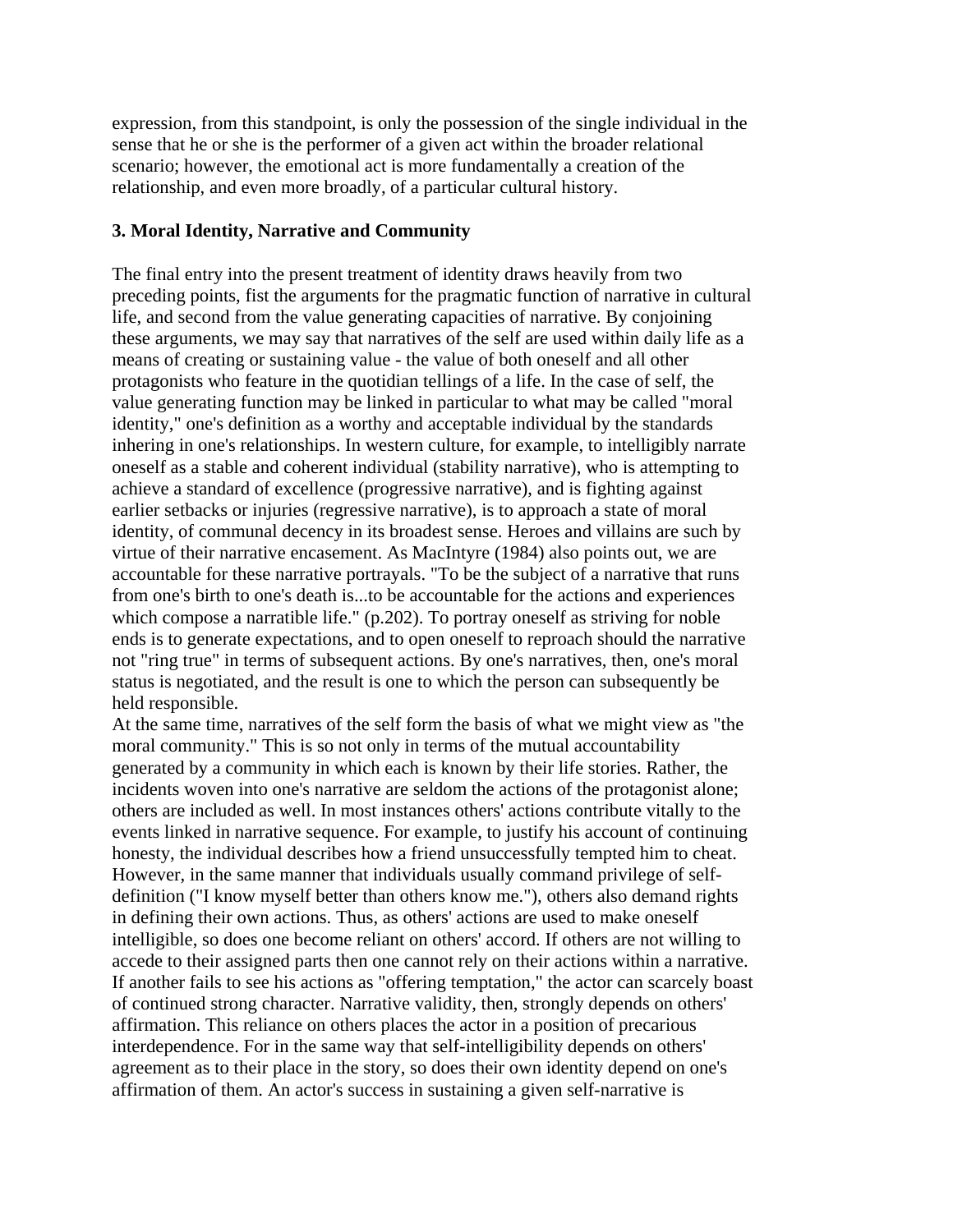fundamentally dependent on others' willingness to play out certain pasts in relationship to the actor. In Wilhelm Schapp's (1976) terms, each of us is "knitted into" others' historical constructions, as they are into ours.

## **III History, Identity and Cultural Value**

### **1. Historical accounts as narrative**

As historiographers from Mink (1969) and White (1973) to the present have made clear, we inherit a tradition of historical accounting in which history approximates the well formed narrative. What separates history from, let us say a record of events (a chronicle), is its approximation to the western story telling tradition. In effect, the writing of history could scarcely proceed today without the narrative features outlined above: such writing is thus structured around a valued end-point (e.g. economic, political, or technological power; cultural dominion; individual success or failure); events are selected insofar as they bear on reaching this endpoint (e.g. the rise or fall of a given culture, religion, or government; the winning and losing of wars; the development of a technology); a singular temporal trope generally prevails (namely the western calendar) ; the players of history are not protean (e.g. we come to "understand the true character" of Pope Leo X, Napoleon, or Stalin); we are given a sense of unified cultures, such as "the Greek," "the Norse," or "the Chinese"; causal linkages are frequently elaborated (e.g. the linkage between natural resources and a nation's prosperity; trade routes and cultural dispersion; technological advances and military power); and we typically find the beginnings and endings of historical accounts well marked (often by the covers of books). To be sure, there are historical accounts that violate one or more of these rules of narrative (see, for example, Griffin's A chorus of stones, or Perec's W: Or the memory of childhood). However, the noteoworthiness of the exceptions in this case essentially vindicates the rules. To understand the structure of narrative, in a broad sense, is to comprehend the limits and potentials of historical understanding.

In this same sense, the truth bearing capacity of history must be viewed as culturally circumscribed. That is, we inherit first a range of literary and rhetorical devices for generating a sense of the real and the objective (see, for example, Latour, 1987; Gergen, 1994). Second, we inherit myriad traditions, each favoring different deployments of these devices. Thus, what a physicist would describe as "the real," would differ dramatically from the descriptions of, let us say, a spiritualist, an artist, a humanist, or the man on the street. Within these various traditions, one can "tell the truth." Because of the way in which the cultural language has been used to index various "events" people can reach satisfying agreements as to "what actually happened," and such accounts can be challenged to an extent by various "findings." However, these standards of veracity are community specific, and the extent to which they can be sustained depends on the continued capacity of the community to negotiate reality together. As communities or societies become fragmented and their argots diffused, and as the "facts of the matter," are temporally dissociated from the practice of negotiation (as is necessarily the case in historical writing), then the path to the truth about history is progressively occluded.4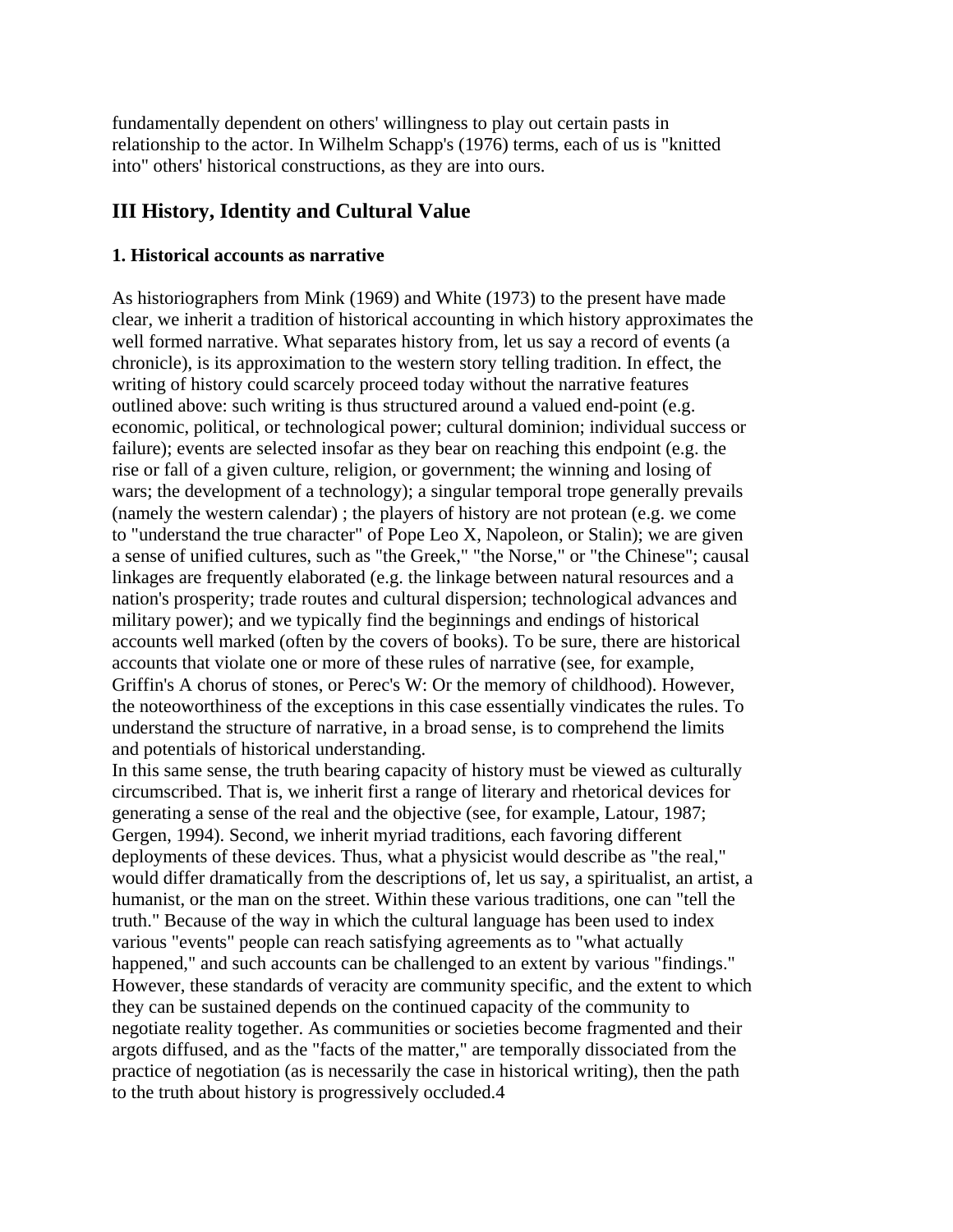More broadly we can say that history and community are inextricably intertwined. The beginning of narrative intelligibility signals the beginning of community. It is when two or more persons join together in creating an intelligible story of "what happened," that we locate important seeds of community. And, when communities of intelligibility are formed, so do they more effectively generate the kinds of stories that confirm their intelligibility and their relations with each other. As histories become sedimented - part of the taken for granted past - so do they serve as implicit guarantees of community solidarity.

### **2. History and the achievement of a moral identity**

Let us finally draw together the various strands of this analysis to speak cogently to the problem of historical consciousness today. As I have proposed, narratives are vital both to the the creation and sustenance of value, and to the achievement of individual identity. To the extent that historical consciousness is inherently consciousness of narrative, this is first to say that the conversational realities created by historical accounts inevitably perform certain functions within the culture. They can be valuable constituents of long-standing cultural traditions, serving to demark (construct) a particular tradition, to invest it with honor, and to articulate a rationale for its future. In effect, historical narration is inevitably linked to cultural values and morality. To lend intelligibility to a given tradition, is to lend silent affirmation to the sense of the good which it embodies.

At the same time, because individual identity is configured or implicated in historical narratives, so is the achievement of moral being sustained (or impeded) by historical accounts. For good or ill, we each live within and are constructed by particular historical narratives - of our people, culture, nation, region, family, and so on. These historical narratives serve as a foreground for achieving moral identity within relevant communities. To paraphrase the logic, "People with our history do not engage in x; we uphold the ideals of y; as you chose y over x, you are one of us; you are a good and worthy person, a moral being." My capacity to achieve moral identity today is intimately linked to my relationship with the narratives of the past. Let us apply these arguments to the hotly debated case of Holocaust history. The controversy over the "facts of the holocaust," its magnitude and extensity, has indeed been intense. From a constructionist standpoint, we may view this controversy as problematically grounded but essential in implication. The controversy is problematic in its realist premises, that is, that an examination of the "facts of the case" will ultimately reveal the truth of history. As we find, there are myriad means of describing "what actually happened," multiple stories each felicitous within its own community of intelligibility. Further, each history will inevitably select "the facts" necessary to sustain its existence as an intelligible story. There is, in this sense, no impartial history, no story which transcends community, context, and discursive tradition. And, because the conversations have become increasingly remote from the indexed particulars necessary to sustain their "objective" truth, there is little means by which the sense of objective grounding can be secured. In effect, the quest for the truly true of the Holocaust can never achieve satisfactory closure. At the same time, the significance of the history for ongoing cultural life cannot be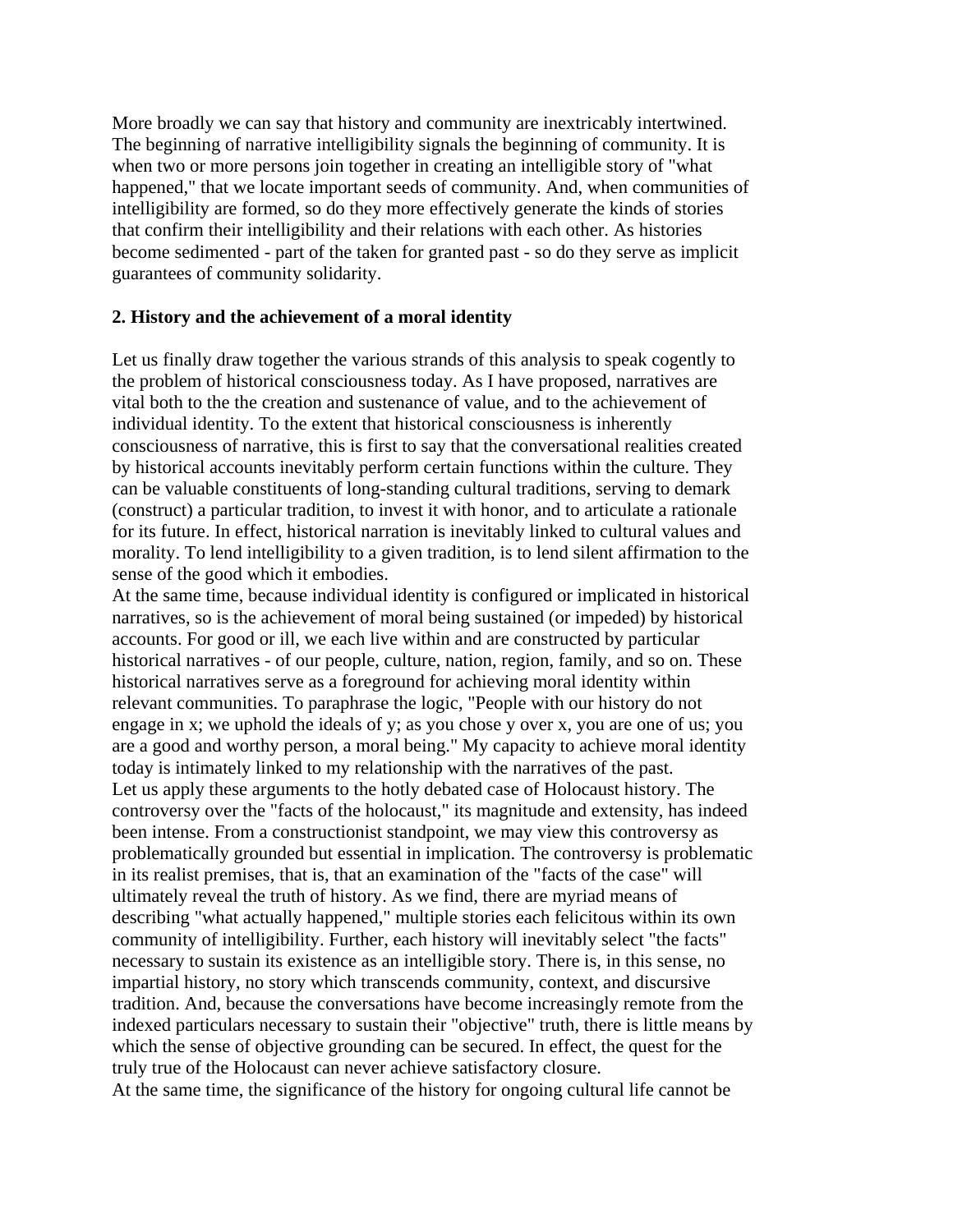underestimated. For Jews and non-Jews alike, this history has largely been negotiated in terms of a regressive narrative in general, and a morality tale in particular. We have the loss (or negation) of a highly valued endpoint (humane conduct), as represented in the needless slaughter of millions. In the mourning of the loss, the cultural value is vindicated. In effect, the telling of the tale represents the continuation of a long-standing cultural tradition, a humanistic tradition that for most participants in the tradition is beyond question. To tell the tale is to participate and sustain this tradition, and in terms of social pragmatics, to achieve moral identity within its terms. Moral identity is also at stake in terms of one's place within the narrative implicature. For Jews the Holocaust plays a major role in a history in which their present-day identity is the outcome, and in a tradition from which their moral identity is inextricably wed. To question this history, is to challenge the intelligibility, identity, and one's standing as a moral being.5

For those who would argue against the Holocaust story, the question is not whether the facts can fully sustain the story. Here we enter the portals of indeterminacy. However, it is of profound importance to inquire into the moral implications of placing the story in question. What is lost to western culture by doing so? To be sure, we must not simultaneously lose sight of the possibility that there are other traditions, other values, and other moral identities that may be placed in jeopardy by the dominant history. Under these conditions, sustained dialogue is essential, not on the adequacy of the facts, but on the nature of the moral society.

In the broadest sense, then, historical accounts are only manifestly "about the past." The creation of this past gains its chief significance in terms of its contribution to contemporary cultural life and the range of values which it instantiates. And it is the manner in which we achieve the sense of the good in contemporary life that establishes the forestructure of intelligibility by which we determine our collective future.

#### **References**

- Austin, J.L. (1962) How to do things with words. NY: Oxford University Press.
- Austin, J.L. (1962b) Sense and sensibilia. NY: Springer-Verlag.
- Bakhtin, M. (l98l) The dialogic imagination. Austin: University of Texas Press.
- Bennett, W.L. & Feldman, M.S. (1981) Reconstructing reality in the courtroom. New Brunswich, NJ: Rutgers University Press.
- Berger, P. and Luckmann, T. (1966) The social construction of reality.
- Campbell, J. (l956) The hero with a thousand faces. NY: Meridian.
- Davies, B. & Harre, R. (1990) Positioning: The discursive production of selves. Journal for the Theory of Social Behavior, 20: 43-63.
- Dipple, E. (1988) The unresolvable plot: Reading contemporary fiction. London: Routledge.
- Frye, N. (l957) Anatomy of Criticism. Princeton: Princeton University Press.
- Gallie, W.(l964) Philosophy and the historical understanding. London: Chatto and Windus.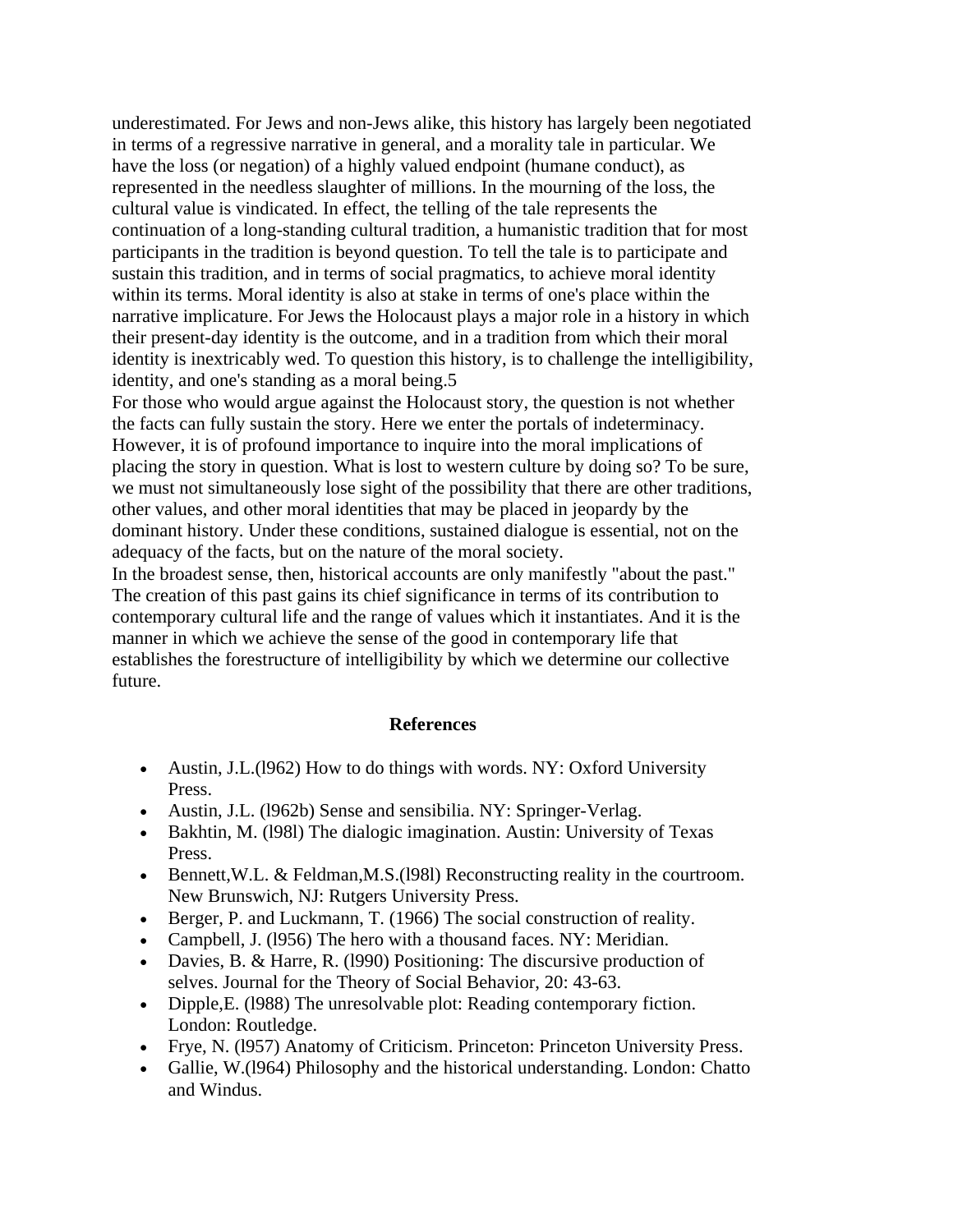- Gergen, K.J. (l99l) The saturated self. NY: Basic Books.
- Gergen, K.J. (1994) Realities and relationships. Cambridge: Harvard University Press.
- Gergen, K.J. (1994a) Mind, text and society: self memory in social context. In U. Neisser and R. Fivush (Eds.) The remembering self. New York: Cambridge Univeristy Press.
- Gergen, M.M. (l992) Life stories: Pieces of a dream. In G. Rosenwald and R. Ochberg (eds.) Telling lives. New Haven: Yale University Press.
- Griffin, S. (1992) A chorus of stones. New York: Doubleday.
- La Capra, D. (1994) Representing the Holocaust. Ithica, N.Y.: Cornell University Press.
- Labov, W. (l98l) Speech actions and reactions in personal narrative. In D.Tanner, (ed.), Analyzing discourse: Text and talk. Washington, D.C.: Georgetown University Press.
- Liebowitz, H. (1989) Fabricating lives, explorations in American autobiography. New York: Knopf.
- Lippman, S.(1986) "Nothing but the facts, ma'am": The impact of testimony construction and narrative style on jury decisions. Unplublished senior thesis: Swarthmore College.
- Lyons, J.O. (1978) The invention of the self. Carbondale: Southern Illinois Univeristy Press.
- MacIntyre, A. (1981) Ideology, social science and revolution. Comparative Politics, 5, 32l-34l.
- MacIntyre, A. (1984) After virtue. Notre Dame, ID: University of Notre Dame Press.
- Mandler, J.(1984) Stories, scripts and scenes: Aspects of schema theory. Hillsdale, NJ: Erlbaum.
- Martin, W.(1986) Recent theories of narrative. Ithaca: Cornell University Press.
- Middleton, D. and Edwards, D. (Eds.) (1990) Collective remembering. London: Sage.
- Mink, L.(1969) History and fiction as modes of comprehension. New Literary History, l, 556-569.
- Mink, L.A. (1969) History and fiction as modes of comprehension. New Literary History, 1, 556-569.
- Novick, P. (1988) That noble dream. NY: Cambridge University Press.
- Ong,W. (l982) Orality and literacy. London: Methuen.
- Popper, K.R. (1959) The logic of scientific discovery. London: Hutchinson.
- Propp, V. (1968) Morphology of the folktale. Austin: University of Texas Press.
- Quine, W.V.O. (l960) Word and object. Cambridge: MIT Press.
- Rimmon-Kenan, S.(l983) Narrative fiction: Contemporary poetics. London: Methuen.
- Schapp, W.(1976) In Geschichten verstrickt zum Sein von Mensch und ding. Wiesenbaden: Heymann.
- Scholes, R. & Kellogg, R. (1966) The nature of narratives. New York: Oxford